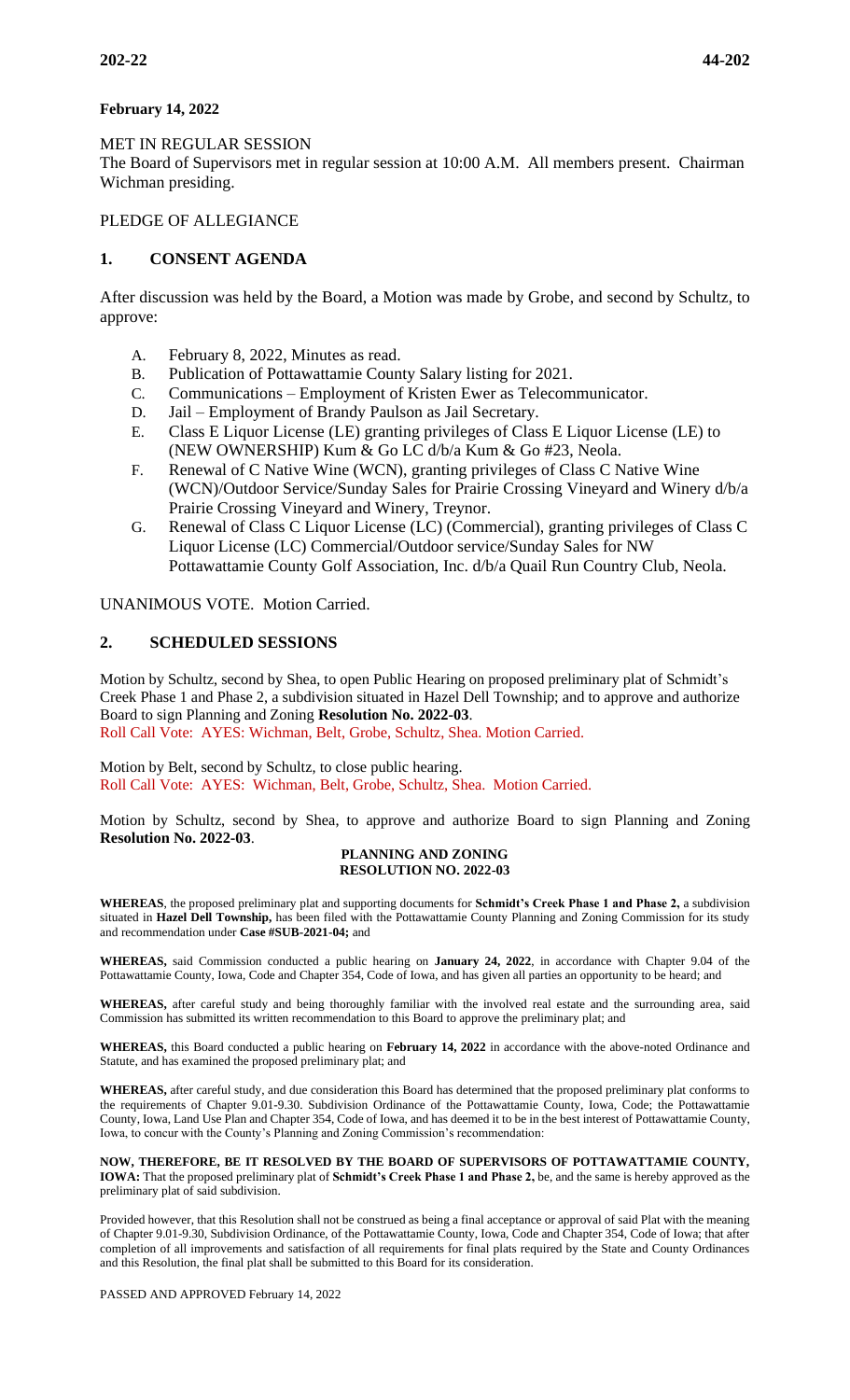|                       |                       | ROLL CALL VOTE  |                     |                    |
|-----------------------|-----------------------|-----------------|---------------------|--------------------|
|                       | <b>AYE</b><br>$\circ$ | <b>NAY</b><br>O | <b>ABSTAIN</b><br>O | <b>ABSENT</b><br>O |
| Tim Wichman, Chairman |                       |                 |                     |                    |
|                       | $\circ$               | $\circ$         | O                   | ∩                  |
| Scott Belt            |                       |                 |                     |                    |
|                       | O                     | O               | O                   | ∩                  |
| Lynn Grobe            |                       |                 |                     |                    |
|                       | $\Omega$              | $\circ$         | O                   | ∩                  |
| Brian Shea            |                       |                 |                     |                    |
|                       | O                     | O               | O                   | ∩                  |
| Justin Schultz        |                       |                 |                     |                    |

Attest:

Becky Lenihan, County Auditor Pottawattamie County, Iowa RECORD: After Passage

Roll Call Vote: AYES: Wichman, Belt, Grobe, Schultz, Shea. Motion Carried.

Motion by Shea, second by Schultz, to open Public Hearing on Ordinance No. 2022-01, an Ordinance to amend the Official Zoning Map of Pottawattamie County, Iowa, by changing the district designation of approximately 35.84 acres from a Class A-3 (Riverfront and Agricultural Production) to a Class I-1 (Limited Industrial) District.

Roll Call Vote: AYES: Wichman, Belt, Grobe, Schultz, Shea. Motion Carried.

Motion by Shea, second by Schultz, to close public hearing. Roll Call Vote: AYES: Wichman, Belt, Grobe, Schultz, Shea. Motion Carried.

Motion by Schultz, second by Shea, to approve First Consideration of **Ordinance No. 2022-01**, an Ordinance to amend the Official Zoning Map of Pottawattamie County, Iowa, by changing the district designation of approximately 35.84 acres from a Class A-3 (Riverfront and Agricultural Production) to a Class I-1 (Limited Industrial) District; and to set date for Second Consideration for February 22, 2022. Roll Call Vote: AYES: Wichman, Belt, Grobe, Schultz, Shea. Motion Carried.

Jason Slack/Director, Building & Grounds appeared before the Board to give an update on the Courthouse Addition Project. Discussion only. No action taken.

Motion by Schultz, second by Shea, to approve and authorize Chairman to sign AIA document for the Sheriff expansion. UNANIMOUS VOTE. Motion Carried.

Andy Brown/Sheriff and/or Steve Winchell appeared before the Board to give an update on the Jails budget. Discussion only. No action taken.

After discussion was held by the Board, a Motion was made by Shea, and second by Belt, to approve funding for insurance required for paint at the recycling center. UNANIMOUS VOTE. Motion Carried.

Matt Wyant/Director, Planning and Zoning appeared before the Board to give an update concerning COVID. Discussion only. No action taken.

Tom Emmett/Executive Director, for the Historic General Dodge House came before the Board to discuss and present funding request for FY 2022-23. Historic General Dodge House funding request in the amount of \$50,000. Discussion only. No action taken.

After discussion was held by the Board, a Motion was made by Shea, and second by Belt, to approve the appointment of Bruce Potter to the Waveland Township as a trustee. UNANIMOUS VOTE. Motion Carried.

#### **3. RECEIVED/FILED**